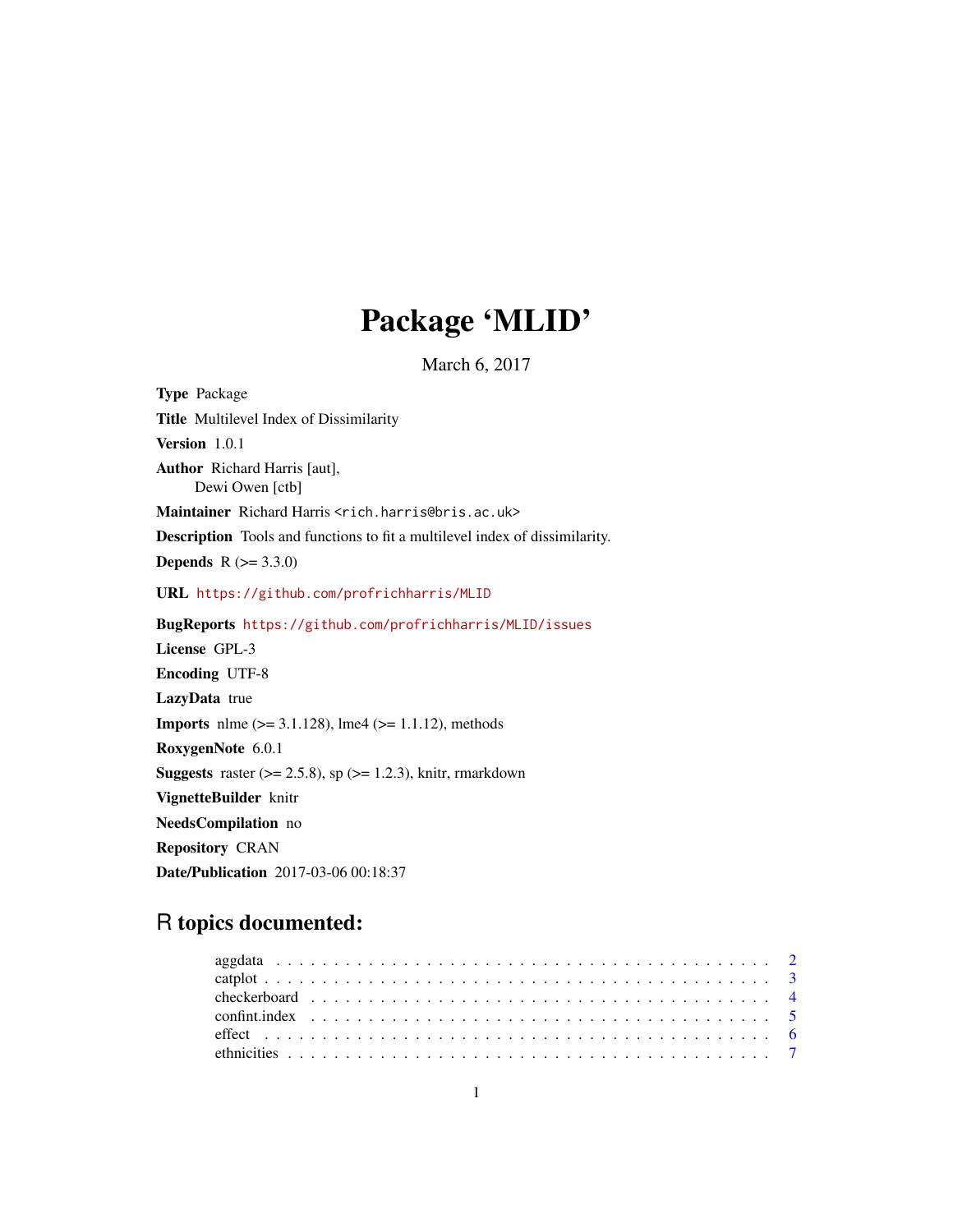#### <span id="page-1-0"></span> $2$  aggdata

| Index | 20 |
|-------|----|

<span id="page-1-1"></span>aggdata *Aggregated population counts by ethnic group*

#### Description

Ethnicity data for England and Wales from the 2011 Census. Each row in the data set gives population counts for Lower Level Super Output Area (LSOA). The census geography is hierarchical: LSOAs group into Middle Level Super Output Areas (MSOAs), which group into Local Authority Districts (LADs) and then into Government Regions (RGNs). These groupings are included in the data.

#### Usage

aggdata

#### Format

A data.frame with 19 columns:

- LSOA, the Census ID for the Output Area
- Persons, the residential population count for the OA
- columns 3-16, the number of people White British, Irish, of an other White ethnicity, of a mixed ethnicity, Indian, Pakistani, Bangladeshi, Chinese, of an other Asian ethnicity, Black African, Black Caribbean, of an other Black ethnicity, Arab or of an other ethnicity.
- columns 17-19, the ID codes for the higher-level geographies: MSOAs, LADs and RGNs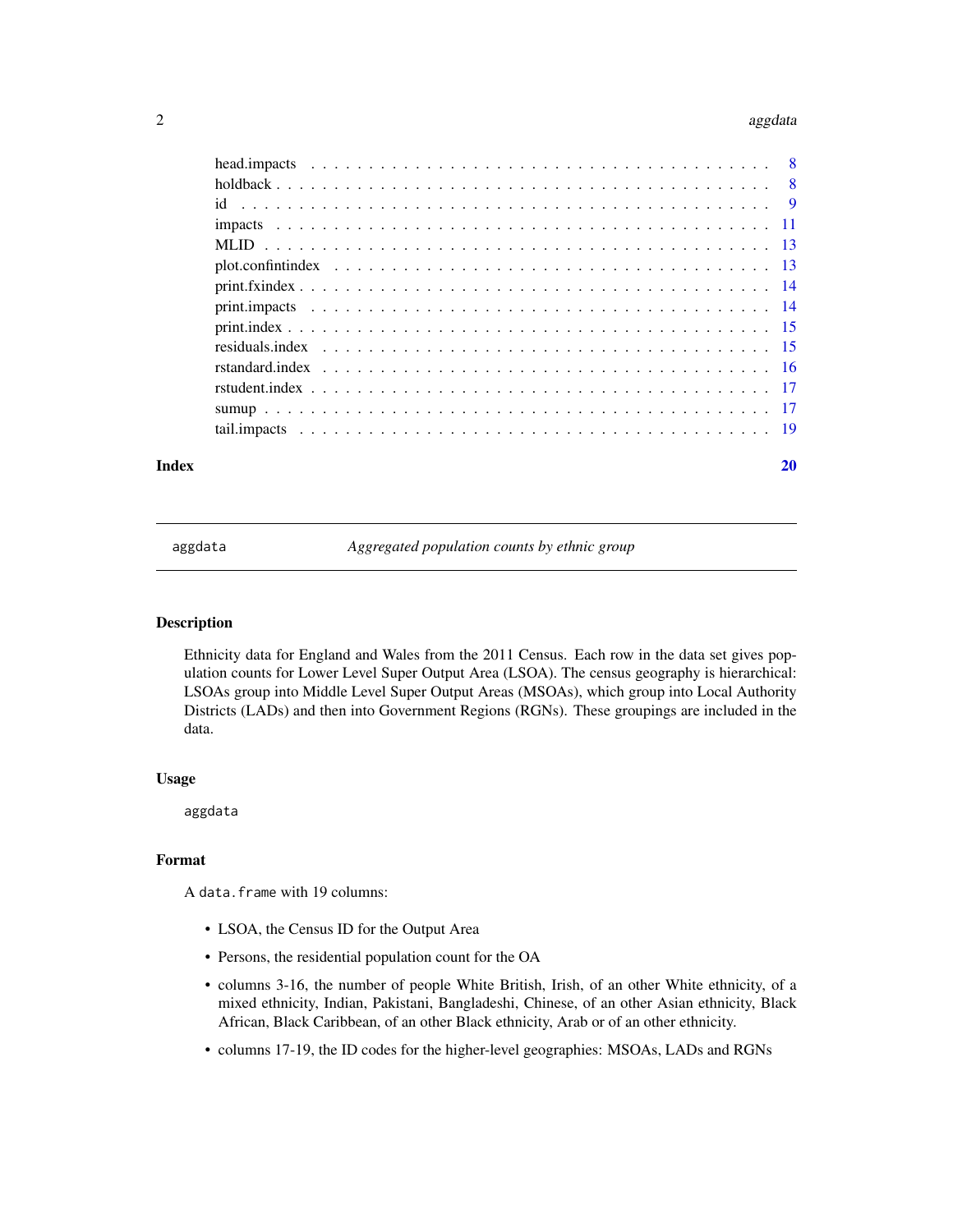#### <span id="page-2-0"></span>catplot 3

#### Source

Office for National Statistics; National Records of Scotland; Northern Ireland Statistics and Research Agency (2016): 2011 Census aggregate data. UK Data Service (Edition: June 2016). DOI: <http://dx.doi.org/10.5257/census/aggregate-2011-1>. This information is licensed under the terms of the Open Government Licence [http://www.nationalarchives.gov.uk/doc/](http://www.nationalarchives.gov.uk/doc/open-government-licence/version/3) [open-government-licence/version/3](http://www.nationalarchives.gov.uk/doc/open-government-licence/version/3). The LSOA, MSOA, LAD and RGN codes are from <http://bit.ly/2lGMdkE> and are supplied under the Open Government Licence: Contains National Statistics data. Crown copyright and database right 2017.

#### See Also

[ethnicities](#page-6-1)

<span id="page-2-1"></span>catplot *Caterpillar plot*

#### Description

Draws a series of caterpillar plots, showing the residuals from the multilevel model at each level and the estimates of their confidence interval

#### Usage

```
catplot(confint, ann = TRUE, grid = FALSE)
```
#### Arguments

| confint | an object containing the output from function confint. index                                                                                                       |
|---------|--------------------------------------------------------------------------------------------------------------------------------------------------------------------|
| ann     | default is TRUE. If set to false, suppresses the automatic annotation of residuals<br>on the plots with a confidence interval that does not overlap with any other |
| grid    | arrange the plots in a grid? (Default is TRUE)                                                                                                                     |

#### Details

A caterpillar plot is a visual way of looking at the variance of the residuals at each level of a multilevel model. It can be used to see which places are contributing most to the Index of Dissimilarity net of the effects of other scales.

To aid the interpretability of the plots, the residuals are scaled by the standard error of the residuals from the OLS estimate of the index. Additionally, to avoid over-plotting only a maximum of 50 residuals are shown on each plot. These are the 10 highest and lowest ranked residuals and then a sample of 30 from the remaining residuals, chosen as the ones with values that differ most from the residuals that precede them by ranking. In this way, the plots aim to preserve the tails of the ranked distribution as well as the most important break points inbetween.

When ann = TRUE (the default) some outliers are labelled and the percentage of the total variance due to each level is included. These will not add up to 100 catplot is a wrapper to plot. confintindex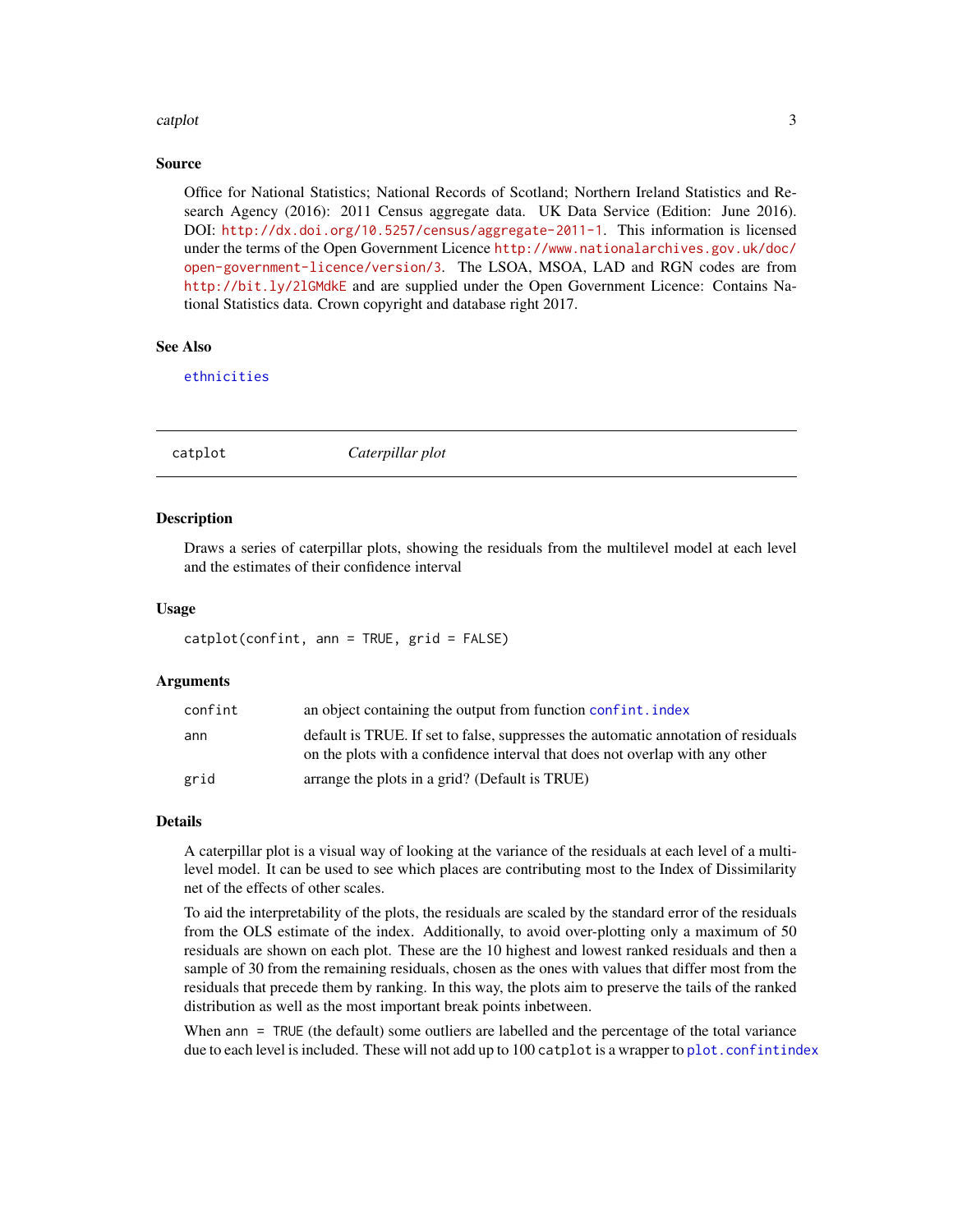#### <span id="page-3-0"></span>See Also

[confint.index](#page-4-1) [id](#page-8-1)

#### Examples

```
## Not run:
data(aggdata)
index <- id(aggdata, vars = c("Bangladeshi", "WhiteBrit"),
levels = c("MSOA", "LAD", "RGN"))ci <- confint(index)
catplot(ci, grid = TRUE)
# Plots for all levels above the base level
```

```
## End(Not run)
```
<span id="page-3-1"></span>checkerboard *Checkerboard*

#### Description

A demonstration of how the Multilevel Index of Dissimilarity measures spatial clustering as well as unevenness

#### Usage

checkerboard()

#### Details

A criticism of the standard Index of Dissimilarity (ID) is that it only measures one of the two principal dimensions of segregation - unevenness but not spatial clustering. Because of this, very different spatial patterns of segregation can generate the same ID score but the ID is unable to distinguish between them.

In contrast, the multilevel index can detect the differences because different patterns (scales) of segregation change the percentage of the variance due to each level. The demonstation illustrates this using the classic example of a checkerboard. The examples show how the percentage of the total variance (labelled Pvariance) moves up the hierarchy with the increase in spatial clustering at greater geographical cases. However, the ID is always the same.

The 'stray' cell in examples 2-4 is to allow the model to be fitted. With it the model correctly identifies that some of the variation remains at the base level)

#### See Also

[id](#page-8-1)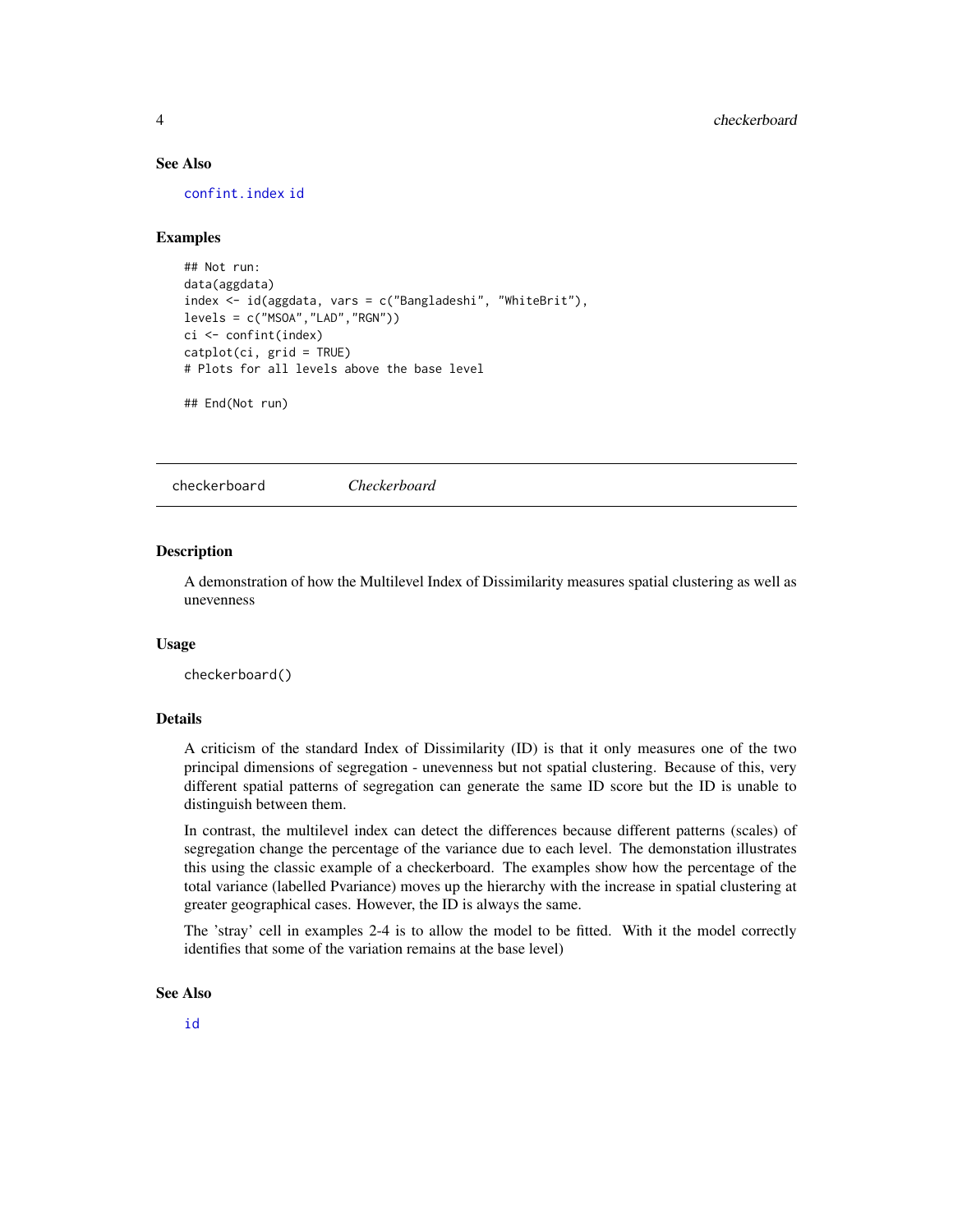<span id="page-4-1"></span><span id="page-4-0"></span>

#### Description

Calculates the confidence intervals for the residuals of the multilevel index at each level. These can then be visualised in a caterpillar plot.

#### Usage

```
## S3 method for class 'index'
confint(object, parm, level = 0.95, ...)
```
#### Arguments

| object               | an object of class index: a multilevel index created using function id |
|----------------------|------------------------------------------------------------------------|
| parm                 | NΑ                                                                     |
| level                | the confidence level required                                          |
| $\ddot{\phantom{0}}$ | other arguments                                                        |
|                      |                                                                        |

## Details

confint. index is a wrapper to  $l$ me4:: ranef(mlm, condVar = TRUE) and is used to calculate the confidence intervals for the locations and regions at each of the higher levels of the model. In this way, places with an usually high (or low) share of population group Y with respect to population group X can be identified, net of the effects of other levels of the model. The width of the confidence interval is adjusted for a test of difference between two means (see Statistical Rules of Thumb by Gerald van Belle, 2011, eq 2.18). A 95 per cent confidence interval, for example, extends to 1.39 times the standard error around the mean and not 1.96.

#### Value

an object of class confint, a list of length equal to the number of levels in the index where each part of the list is a data frame giving the confidence interval for the location

#### See Also

#### [catplot](#page-2-1) [id](#page-8-1) [ranef](#page-0-0)

#### Examples

```
## Not run:
data(aggdata)
index <- id(aggdata, vars = c("Bangladeshi", "WhiteBrit"),
levels = c("MSOA","LAD","RGN"))
ci <- confint(index)
catplot(ci)
```
## End(Not run)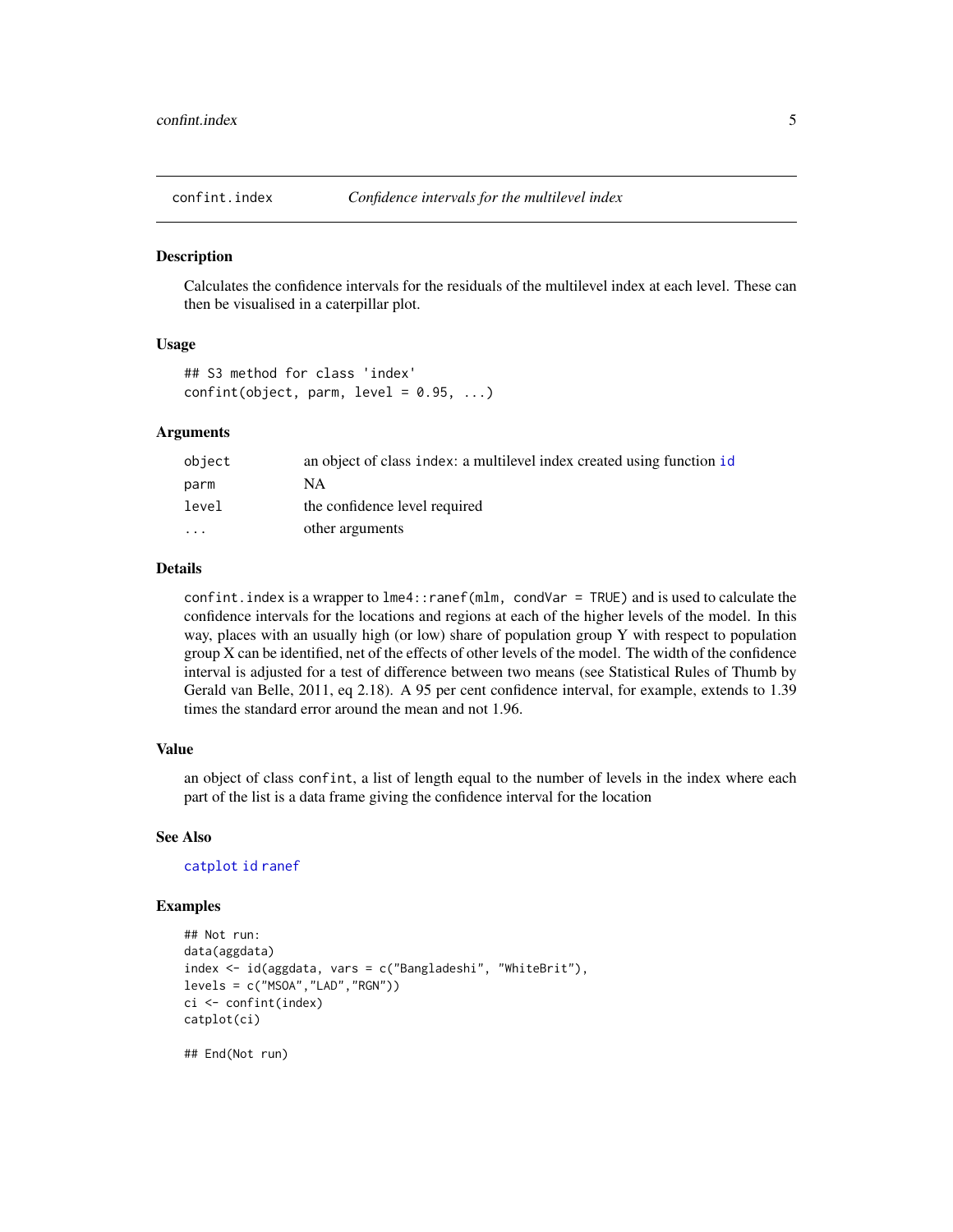#### <span id="page-5-1"></span><span id="page-5-0"></span>Description

Evaluates the effect on the index of the named places under three different scenarios.

#### Usage

```
effect(object, places)
```
# **Arguments**

| object | an object of class index: a multilevel index created using function id           |
|--------|----------------------------------------------------------------------------------|
| places | a character vector containing the names of the places in any of the higher-level |
|        | geographies for which the evaluation will be made                                |

#### Details

The three different scenarios considered are:

- 1. if the effects (the estimated residuals from the multilevel model) are set to zero for the named higher-level places;
- 2. if the shares of the two population groups are equal everywhere except within the named places; and
- 3. if all but the neighbourhoods within the named places are omitted from the data and the index then recalculated using only those that remain.

The evaluation also includes:

- the impact of the chosen places upon the overall ID, where a value over 100 indicates a group of neighbourhoods with a disproportionately high (in the same way that [impacts](#page-10-1) calculates it)
- an R-squared value. This is the proportion of the total variation in  $(Y X)$  that is due to the chosen places, where  $(Y - X)$  are the differences between the share of population group Y and the share of population group X that are observed in each neighbourhood.

See vignette("MLID") for further details

# Value

an object, primarily a list containing the evaluated values

# See Also

#### [id](#page-8-1)

Harris R (2017) Fitting a multilevel index of segregation in R: using the MLID package [http:](http://rpubs.com/profrichharris/MLID) [//rpubs.com/profrichharris/MLID](http://rpubs.com/profrichharris/MLID)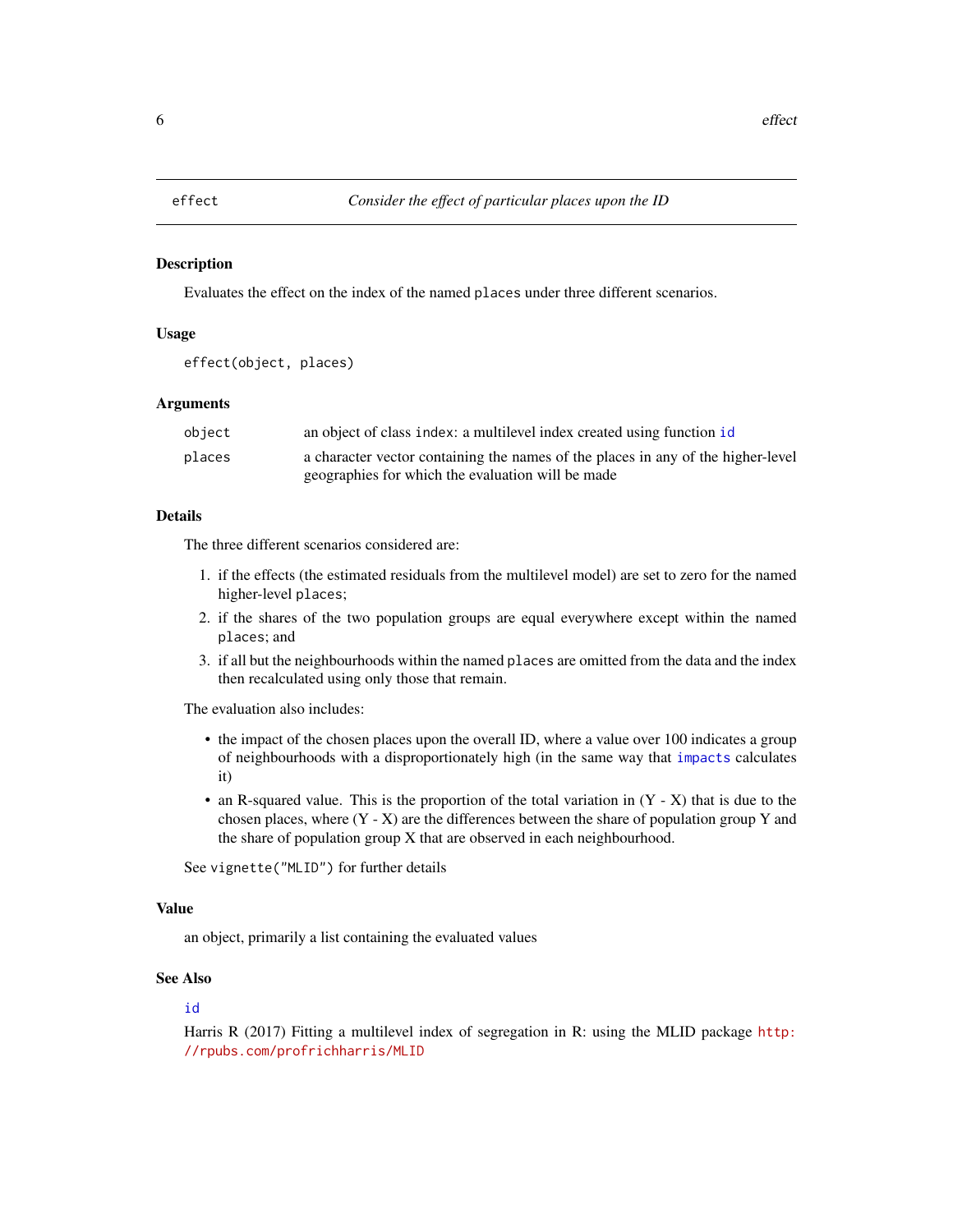#### <span id="page-6-0"></span>ethnicities **7**

#### Examples

```
## Not run:
data(aggdata)
index <- id(aggdata, vars = c("Bangladeshi", "WhiteBrit"),
levels = c("MSOA", "LAD", "RGN"))ci <- confint(index)
catplot(ci)
# Note Tower Hamlets and Newham. Obtain the predictions for them:
effect(index, "Tower Hamlets")
effect(index, "Newham")
effect(index, c("Tower Hamlets","Newham"))
```

```
## End(Not run)
```
<span id="page-6-1"></span>

ethnicities *Population counts by ethnic group*

#### Description

Ethnicity data for England and Wales from the 2011 Census. Each row in the data set gives population counts for a small area census Output Area (OA). The census geography is hierarchical: OAs group into Lower Level Super Output Areas (LSOAs), which group into Middle Level Super Output Areas (MSOAs), which group into Local Authority Districts (LADs) and then into Government Regions (RGNs). These groupings are included in the data.

#### Usage

ethnicities

# Format

A data.frame with 20 columns:

- OA, the Census ID for the Output Area
- Persons, the residential population count for the OA
- columns 3-16, the number of people White British, Irish, of an other White ethnicity, of a mixed ethnicity, Indian, Pakistani, Bangladeshi, Chinese, of an other Asian ethnicity, Black African, Black Caribbean, of an other Black ethnicity, Arab or of an other ethnicity.
- columns 17-20, the ID codes for the higher-level geographies: LSOAs, MSOAs, LADs and RGNs

#### Source

Office for National Statistics; National Records of Scotland; Northern Ireland Statistics and Research Agency (2016): 2011 Census aggregate data. UK Data Service (Edition: June 2016). DOI: <http://dx.doi.org/10.5257/census/aggregate-2011-1>. This information is licensed under the terms of the Open Government Licence [http://www.nationalarchives.gov.uk/doc/](http://www.nationalarchives.gov.uk/doc/open-government-licence/version/3)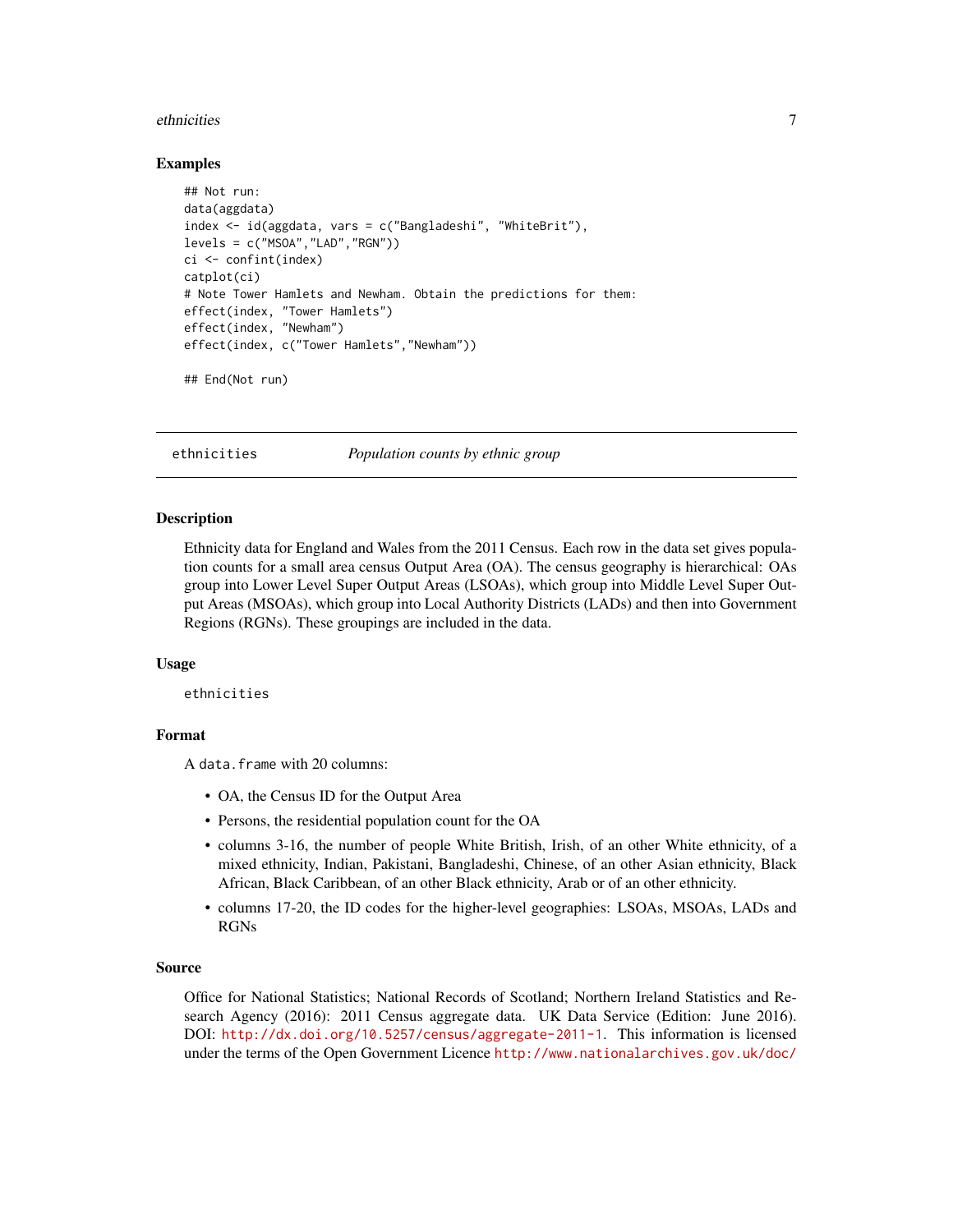[open-government-licence/version/3](http://www.nationalarchives.gov.uk/doc/open-government-licence/version/3). The LSOA, MSOA, LAD and RGN codes are from <http://bit.ly/2lGMdkE> and are supplied under the Open Government Licence: Contains National Statistics data. Crown copyright and database right 2017.

#### See Also

[aggdata](#page-1-1)

head.impacts *Return the highest impact scores for each higher level area*

#### Description

Returns the first parts of the set of impact calculations, ordered by the impact score

#### Usage

## S3 method for class 'impacts' head(x,  $n = 5, ...$ )

# Arguments

|                         | an object of class impacts generated by the function impacts       |
|-------------------------|--------------------------------------------------------------------|
| n.                      | a single integer giving the number of rows to show. Defaults to 5. |
| $\cdot$ $\cdot$ $\cdot$ | other arguments                                                    |

# See Also

[impacts](#page-10-1)

<span id="page-7-1"></span>

| holdback | Holdback scores |  |
|----------|-----------------|--|
|          |                 |  |

#### Description

Calculates the holdback scores for a multilevel index of dissimilarity

# Usage

```
holdback(mlm)
```
#### Arguments

mlm an object of class lmerMod generated by the lme4 package

<span id="page-7-0"></span>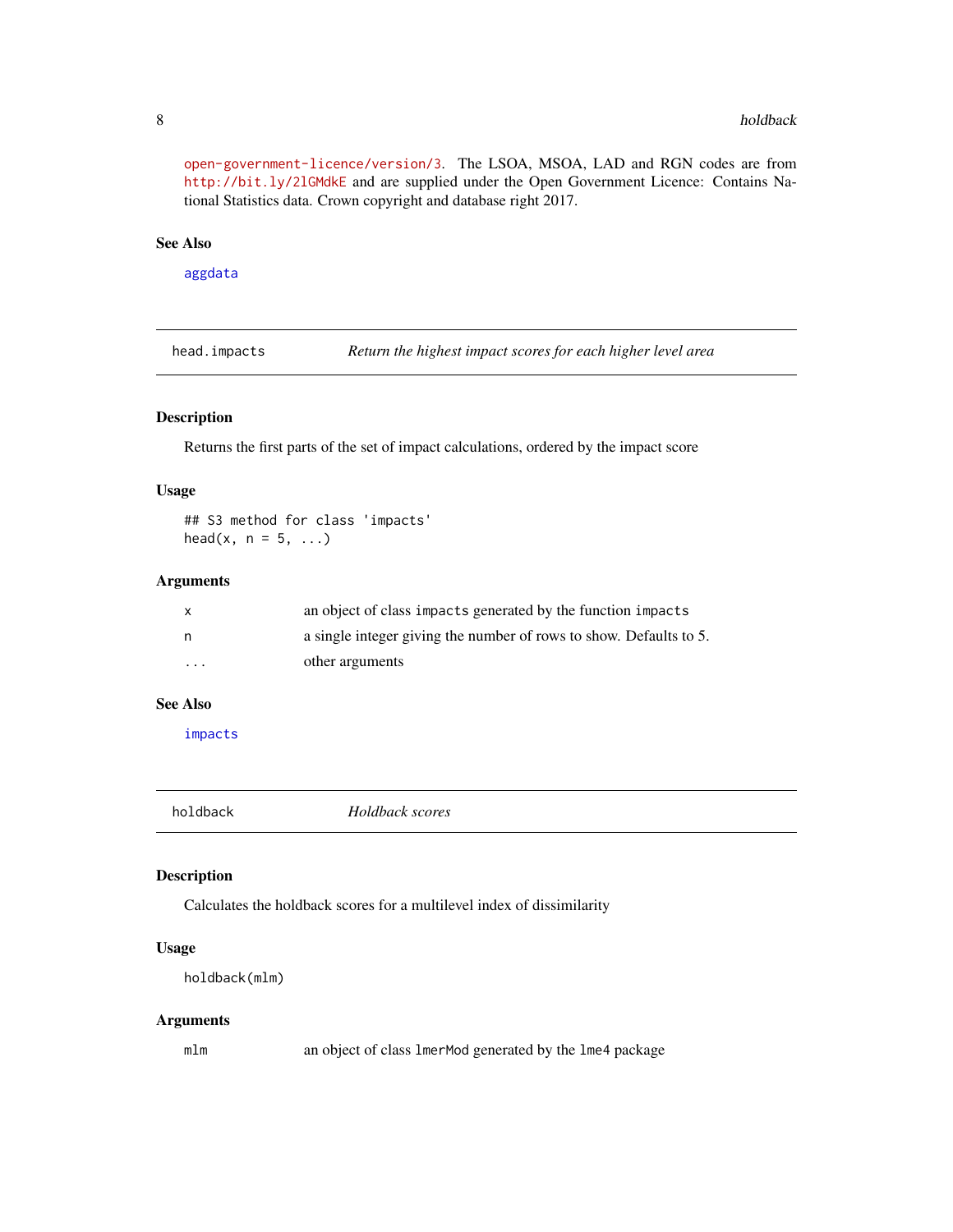#### <span id="page-8-0"></span>Details

For the index of dissimilarity (ID), the residuals are the differences between the share of the Y population and the share of the X population per neighbourhood. For the multilevel index, the residuals are estimated at and partitioned between each level of the model. The holdback scores take each level in the model in turn and set the residuals (the effects) at that level to zero, then recalculating the ID on that basis and recording the percentage change in the original value that occurs. The holdback scores are calculated automatically as part of the function [id](#page-8-1) and can be viewed through print(index), where index is the object returned by the function, or as attr(index, "holdback").

# Value

a numeric vector containing the holdback scores

#### See Also

[id](#page-8-1) [print.index](#page-14-1)

<span id="page-8-1"></span>

id *(Multilevel) index of dissimilarity*

#### Description

Returns either the standard index of dissimilarity (ID) or its multilevel equivalent

#### Usage

id(data, vars, levels = NA, expected = FALSE, nsims = 100, omit = NULL)

#### Arguments

| data     | a data frame with $\text{ncol}(data) \geq 2$ . Each row of the data represents a neigh-<br>bourhood or some other areal unit for which counts of population have been<br>made.                                                                                                                                  |
|----------|-----------------------------------------------------------------------------------------------------------------------------------------------------------------------------------------------------------------------------------------------------------------------------------------------------------------|
| vars     | a character or numeric vector of length 2 or 3 giving either the names or columns<br>positions of the variables in data in the following order:                                                                                                                                                                 |
|          | 1. the number of population group $Y$ in each neighbourhood                                                                                                                                                                                                                                                     |
|          | 2. the number of population group X in each neighbourhood                                                                                                                                                                                                                                                       |
|          | 3. (optional) The total population in each neighbourhood                                                                                                                                                                                                                                                        |
| levels   | a character or numeric vector of minimum length 1 identifying either the names<br>or columns positions of the variables in data that record to which higher-level<br>grouping each lower-lower level unit belongs. If levels = NA, the default, then<br>only the standard index of dissimilarity is calculated. |
| expected | a logical scaler. Should the expected value of the ID under randomisation be<br>calculated? Requires a measure of the total population in each neighbourhood.<br>If omitted from vars that total will be calculated as sum( $X + Y$ ).                                                                          |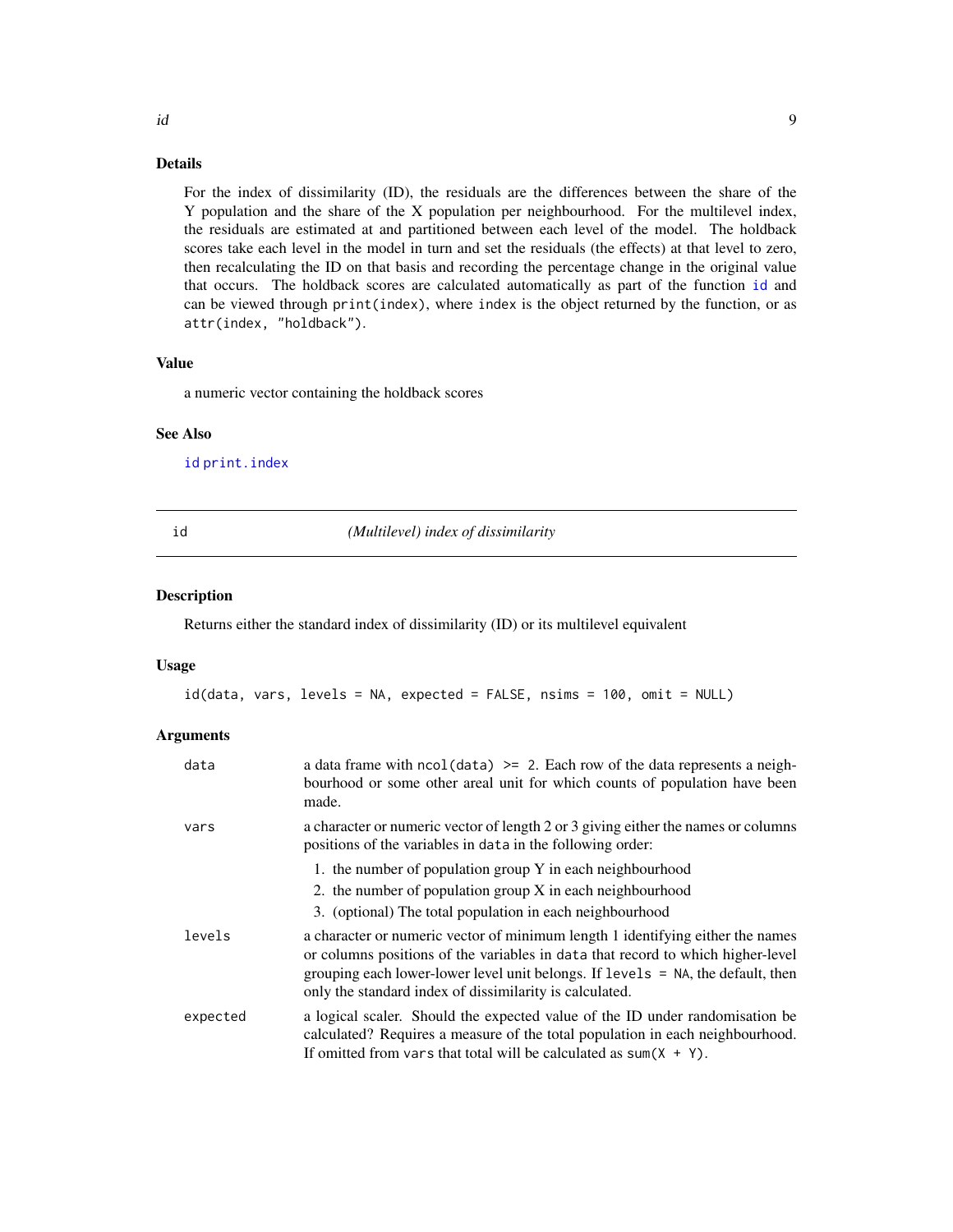#### <span id="page-9-0"></span>Details

If  $Y$  is the number of population group Y living in each neighbourhood and X is the number of population group X then id measures how unevenly distributed are the two groups relative to one another and is a measure of segregation. In addition, for geographically hierarchichal data, scale effects may be explored to examine the scale of geographical clustering.

The method works by treating the calculation of the ID as a regression problem: if Y is recalculated as the share per neighbourhood of the total count of population group Y (i.e.  $Y \leq Y / \text{sum}(Y)$ ) and X is recalculated in the same way for X, then fitting ols  $\leq \ln(Y \sim 0)$ , offset = X) generates a set of residuals, e <- residuals(ols) where each residual is the difference in the share of Y and the share of X per neighbourhood, and the sum of the absolute of those residuals can be used to obtain the id: id  $\leq -0.5 \times \text{sum(abs(e))}.$ 

The advantage of calculating the ID in this way is that it can be extended to consider geographic hierarchies, where neighbourhoods at the base level can be grouped into larger regions at the next level, and so forth. Then, for the multilevel index, the residuals are estimated at and partitioned between each level of the model *net* of the other levels, allowing scale effects to be explored.

print(index) displays the ID value, the expected value of the ID under randomisation (NA if not calculated), and, for a multilevel model, the percentage share of the total variance due to each level (a measure of the geographical scale of segregation: see the examples given by [checkerboard](#page-3-1)) and the holdback scores - see [holdback](#page-7-1)

#### Value

an object of class index. This is a value between zero and one where 0 implies no segreation, and 1 means 'complete segregation' - wherever group Y is located, X is not (and vice versa). If expected = TRUE the expected value under randomisation also is given. In addition, the object contains the following attributes:

- attr(x, "ols") an object of class lm. The OLS regression used to calculate the ID. Useful for identifying significant residuals (see Example below)
- attr(x, "vars") the names of Y and X in data
- attr(x, "data") a data frame with the population counts for Y and X

and also, for a multilevel model,

- attr(index, "mlm") an object of class [lmer](#page-0-0)Mod. Fitted using lmer
- attr(index, "variance") the percentage of the total variance due to each level of the model. This indicates the scale at which the segregation is most prominent
- attr(index, "holdback") records the percentage change in the ID that occurs if, at each level, its contribution to the ID *net* of other levels is heldback (set to zero)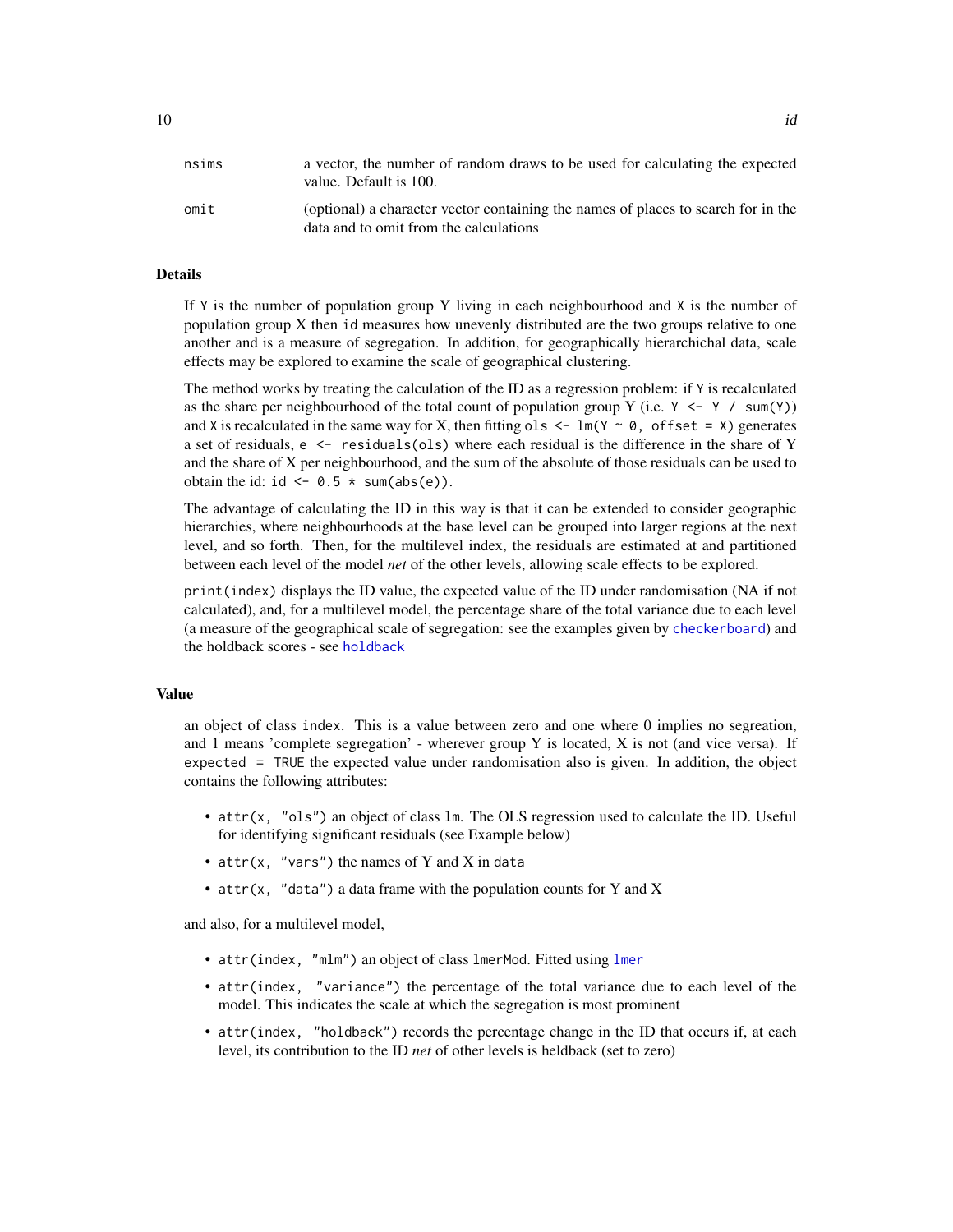<span id="page-10-0"></span>impacts that the contract of the contract of the contract of the contract of the contract of the contract of the contract of the contract of the contract of the contract of the contract of the contract of the contract of t

#### See Also

[checkerboard](#page-3-1) [print.index](#page-14-1) [holdback](#page-7-1) [residuals.index](#page-14-2) [lmer](#page-0-0) [sumup](#page-16-1)

Harris R (2017) Fitting a multilevel index of segregation in R: using the MLID package [http:](http://rpubs.com/profrichharris/MLID) [//rpubs.com/profrichharris/MLID](http://rpubs.com/profrichharris/MLID)

Harris R (2017) Measuring the scales of segregation: Looking at the residential separation of White British and other school children in England using a multilevel index of dissimilarity [http://bit.](http://bit.ly/2lQ4r0n) [ly/2lQ4r0n](http://bit.ly/2lQ4r0n)

#### Examples

```
data(ethnicities)
head(ethnicities)
# Calculate the standard index value
id(ethnicities, vars = c("Bangladeshi", "WhiteBrit"))
## Not run:
# Calculate also the expected value under randomisation
id(ethnicities, vars = c("Bangladeshi", "WhiteBrit"), expected = TRUE)
# will generate a warning because the total population per neighbourhood
# has not been specified
id(ethnicities, vars = c("Bangladeshi", "WhiteBrit", "Persons"),
expected = TRUE)
# The expected value is a high percentage of the actual value so
# aggregate it into a higher level geography...
aggdata <- sumup(ethnicities, sumby = "LSOA", drop = "OA")
head(aggdata)
# Multilevel models
id(aggdata, vars = c("Bangladeshi", "WhiteBrit"),
levels = c("MSOA","LAD","RGN"))
id(aggdata, vars = c("Bangladeshi", "WhiteBrit"),
levels = c("MSOA","LAD","RGN"), omit = c("Tower Hamlets", "Newham"))
```
## End(Not run)

<span id="page-10-1"></span>impacts *Impact calculations*

# **Description**

Calculates the total contribution to the index of dissimilarity of neighbourhoods grouped by regions or other higher-level geographies

#### Usage

```
impacts(data, vars, levels, omit = NULL)
```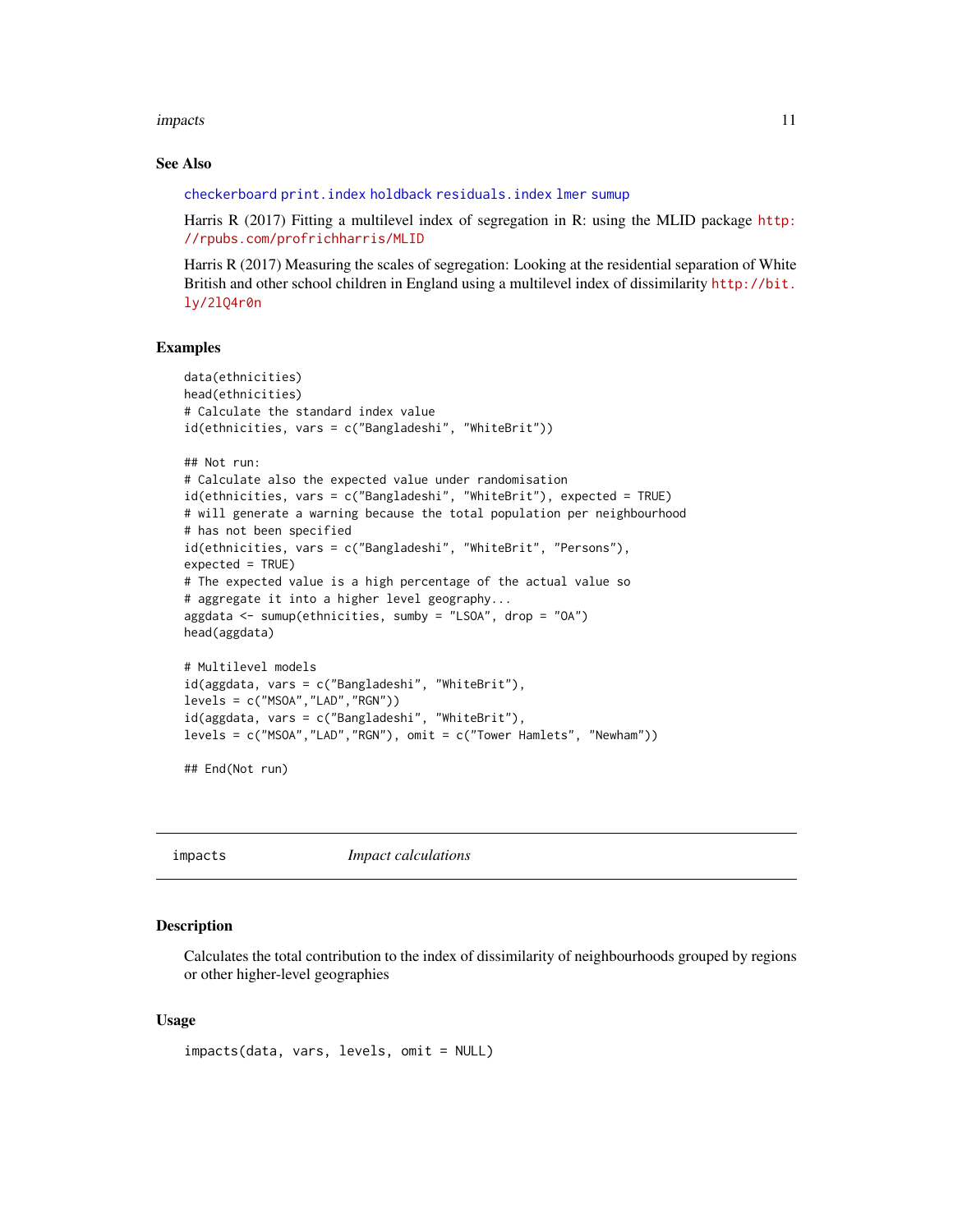#### <span id="page-11-0"></span>Arguments

| data   | a data frame with $ncol(data) \ge 2$ . Each row of the data represents a neigh-<br>bourhood or some other areal unit for which counts of population have been<br>made.                                            |
|--------|-------------------------------------------------------------------------------------------------------------------------------------------------------------------------------------------------------------------|
| vars   | a character or numeric vector of length 2 or 3 giving either the names or columns<br>positions of the variables in data in the following order                                                                    |
|        | 1. the number of population group Y in each neighbourhood                                                                                                                                                         |
|        | 2. the number of population group X in each neighbourhood                                                                                                                                                         |
| levels | a character or numeric vector of minimum length 1 identifying either the names<br>or columns positions of the variables in data that record to which higher-level<br>grouping each lower-lower level unit belongs |
| omit   | (optional) a character vector containing the names of places to search for in the<br>data and to omit from the calculations                                                                                       |

#### Details

When the index of dissimilarity (ID) is estimated as a regression model the residuals from that model are the differences between the share of population group  $Y$  and the share of population group  $X$  that are observed in each neighbourhood. The impacts function summaries those differences by higherlevel geographies to consider which places or regions have the neighbourhoods that contribute most to the ID. The measures are useful for understanding where the seperations of the two population groups are greatest. However, to look at scale effects, where the effect of each level *net* of the other levels is wanted, fit a multilevel index using function [id](#page-8-1).

#### Value

A list of data.frames, each containing the impact calculations for the higher-level geographies. The variables are

- pcntID The total contribution of the neighbourhoods within the region to the overall ID score, expressed as a percentage
- pcntN The number of neighbourhoods within the region, expressed as a percentage of the total number in data
- impact The ratio of pcntID to pcntN multiplied by 100. Values over 100 indicate a group of neighbourhoods that have a disproportionately high impact on the ID
- scldMean The average difference between the share of the Y population and the share of the X population, scaled by the standard error of the differences for the whole data set (to give a z-value). Positive values mean that, on average, the region has a greater share of the Y population than the X. Negative values mean it has less.
- scldSD A measure of how much the differences between the shares of the two populations vary within the region. It is the standard deviation of those differences scaled by the standard error for the whole data set. Higher values indicate greater variability within the region.
- scldMin The minimum difference between the share of the Y population and the share of the X for neighbourhoods within the region, scaled by the standard error
- scldMax The maximum difference between the share of the Y population and the share of the X for neighbourhoods within the region, scaled by the standard error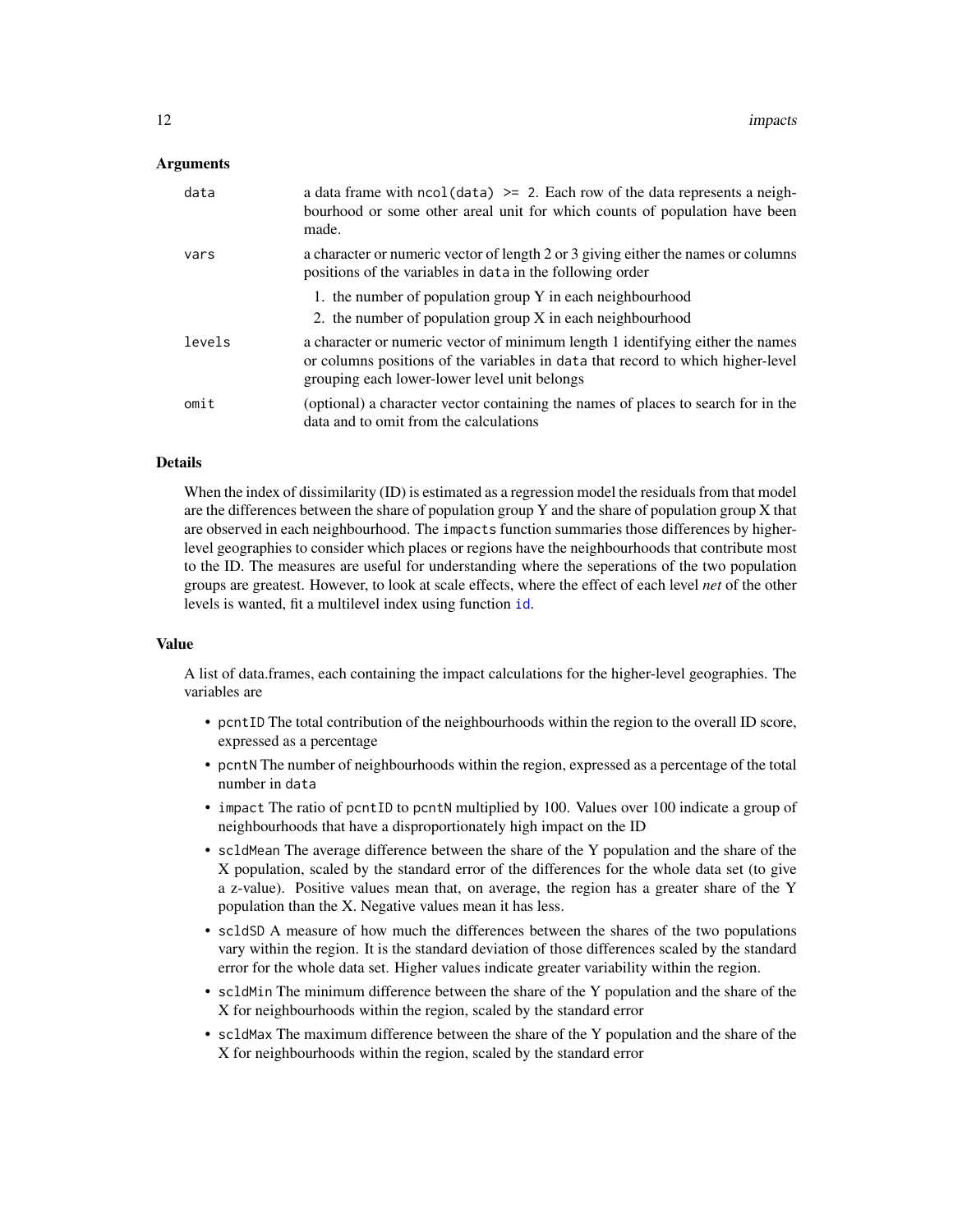#### <span id="page-12-0"></span> $MLID$  13

• pNYgtrNX The percentage of neighbourhoods within the region where the count of population group Y (as opposed to the share) is greater than the count of population group  $X$ 

#### Examples

```
data(aggdata)
impx <- impacts(aggdata, c("Bangladeshi", "WhiteBrit"), c("LAD","RGN"))
head(impx)
# sorted by impact score
# For $RGN London has the greatest impact on the ID
# The 'excess' share of the Bangladeshi population is not especially
# significant (see scldMean) but there is a lot of variation between
# neighbourhoods (see scldSD)
# For $LAD note the impacts of Tower Hamlets and Newham
```
MLID *MLID: a package for calculating a multilevel index of dissimilarity*

#### **Description**

Tools for fitting a multilevel index of dissimilarity to geographically hierarchical data. The results measure the two principal dimensions of segregation, unevenness and clustering. The amount of segregation, scale effects and the impact of particular places on the overall index can be assessed. The package development was funded partly under the ESRC's Urban Big Data Centre [http://](http://ubdc.ac.uk/) [ubdc.ac.uk/](http://ubdc.ac.uk/), grant ES/L011921/1.

# See Also

Harris R (2017) Measuring the scales of segregation: Looking at the residential separation of White British and other school children in England using a multilevel index of dissimilarity [http://bit.](http://bit.ly/2lQ4r0n) [ly/2lQ4r0n](http://bit.ly/2lQ4r0n)

<span id="page-12-1"></span>plot.confintindex *Plot the confidence intervals for the multilevel residuals*

# **Description**

Plots the confidence intervals to produce a caterpillar plot

#### Usage

```
## S3 method for class 'confintindex'
plot(x, ann = TRUE, grid = TRUE, ...)
```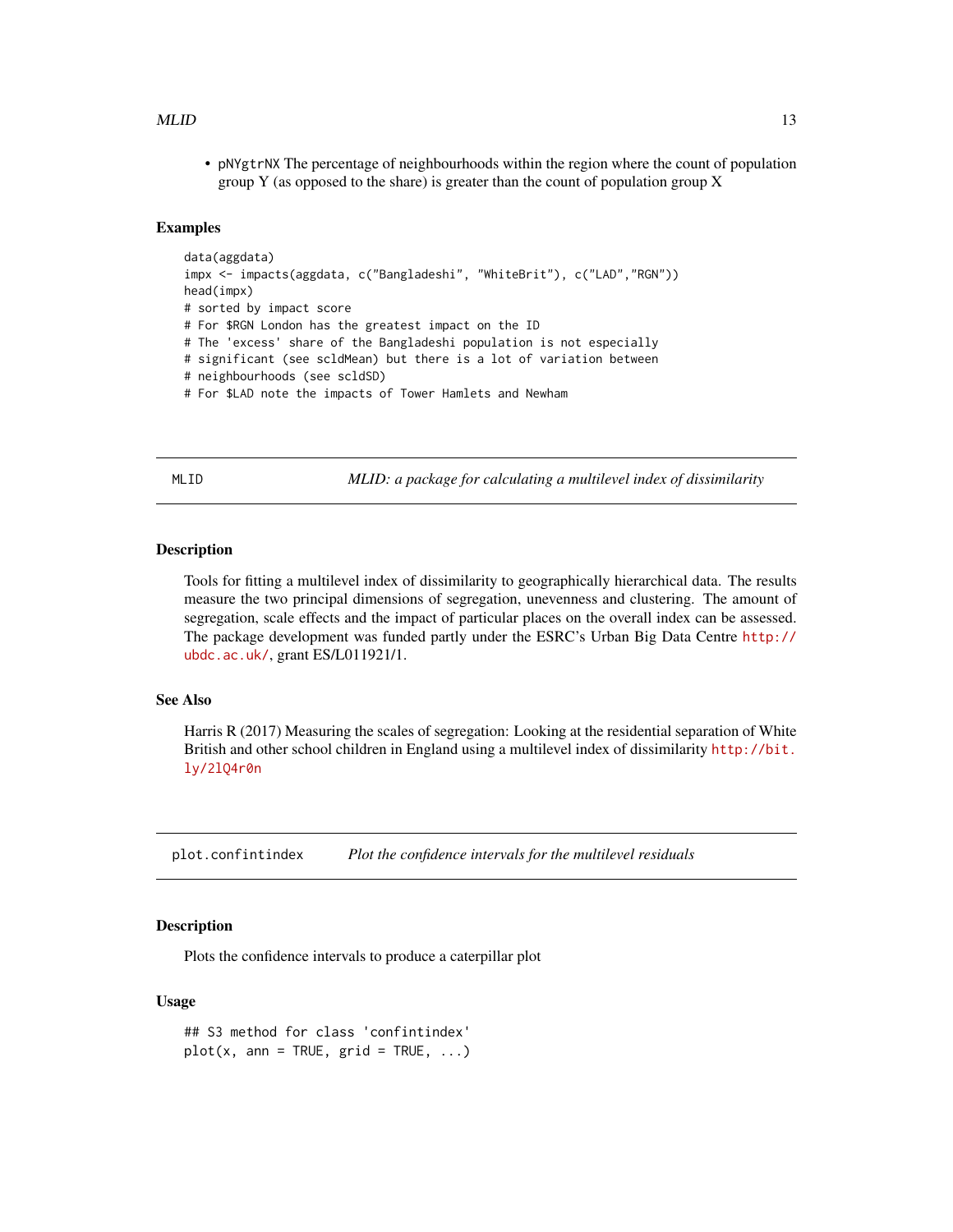<span id="page-13-0"></span>14 print.impacts

# Arguments

| x                       | an object containing the output from function confint. index |
|-------------------------|--------------------------------------------------------------|
| ann                     | add annotation to the plot?                                  |
| grid                    | arrange the plots in a grid? (Default is TRUE)               |
| $\cdot$ $\cdot$ $\cdot$ | other arguments                                              |

# See Also

[catplot](#page-2-1)

| print.fxindex | Print values |  |
|---------------|--------------|--|
|               |              |  |

# Description

Prints predicted changes to the index of dissimilarity under various scenarios

# Usage

## S3 method for class 'fxindex'  $print(x, \ldots)$ 

# Arguments

| X                    | output from effect |
|----------------------|--------------------|
| $\ddot{\phantom{0}}$ | other arguments    |

print.impacts *Print values*

# Description

Prints the impact values

# Usage

## S3 method for class 'impacts'  $print(x, \ldots)$ 

# Arguments

| X                    | output from impacts |
|----------------------|---------------------|
| $\ddot{\phantom{0}}$ | other arguments     |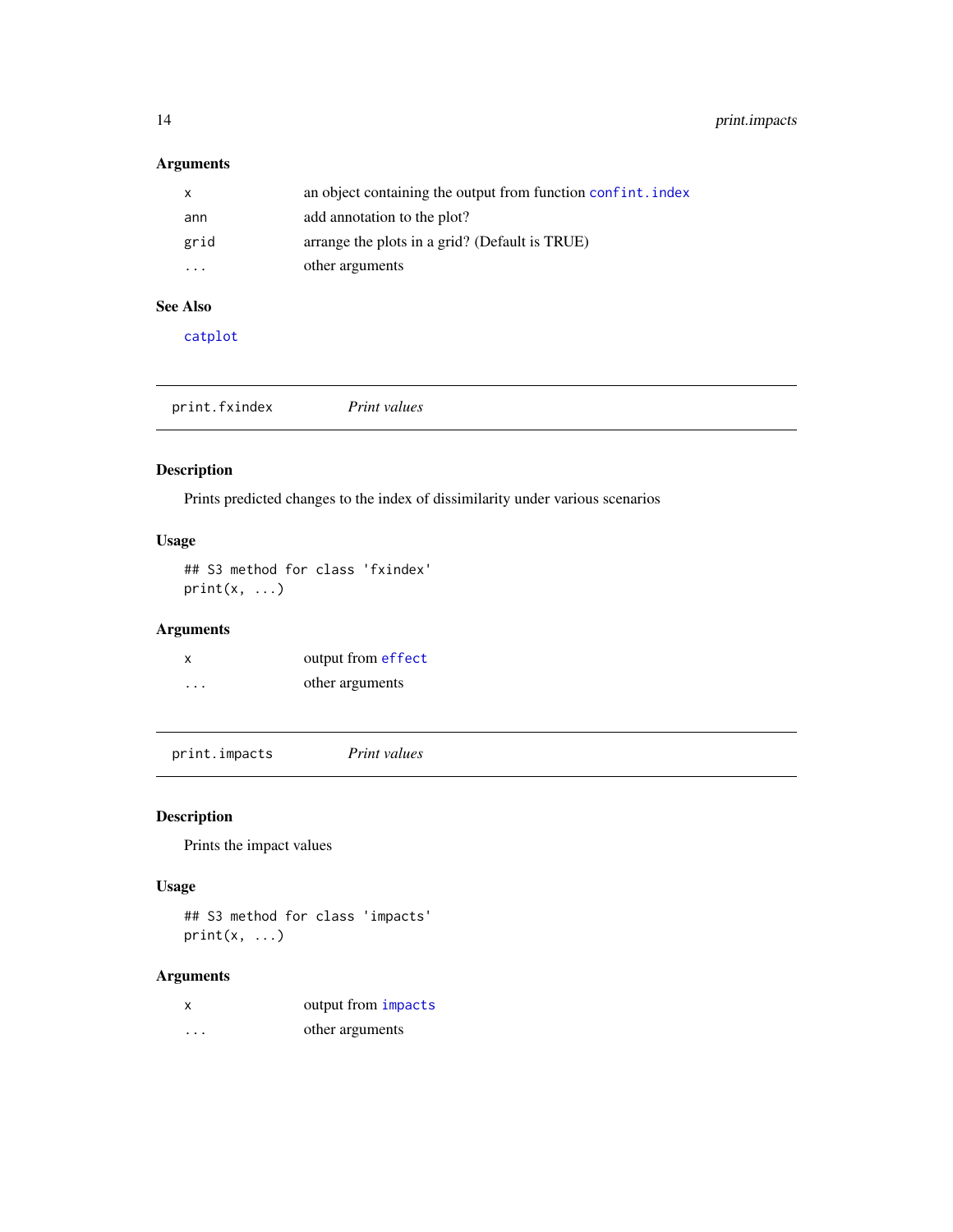<span id="page-14-1"></span><span id="page-14-0"></span>print.index *Print values*

# Description

Prints output from the single or multi-level index of dissimilarity

## Usage

## S3 method for class 'index'  $print(x, \ldots)$ 

#### Arguments

| $\boldsymbol{\mathsf{x}}$ | output from id  |
|---------------------------|-----------------|
| $\ddot{\phantom{0}}$      | other arguments |

# See Also

[id](#page-8-1) [holdback](#page-7-1)

<span id="page-14-2"></span>residuals.index *Extract Model Residuals*

# Description

For the index of dissimilarity (ID), the residuals are the differences between the share of the Y population and the share of the X population per neighbourhood. For the multilevel index, the residuals are estimated at and partitioned between each level of the model.

#### Usage

```
## S3 method for class 'index'
residuals(object, ...)
```
#### Arguments

| object   | an object of class index |
|----------|--------------------------|
| $\cdots$ | other arguments          |

# Value

a numeric vector of matrix containing the residuals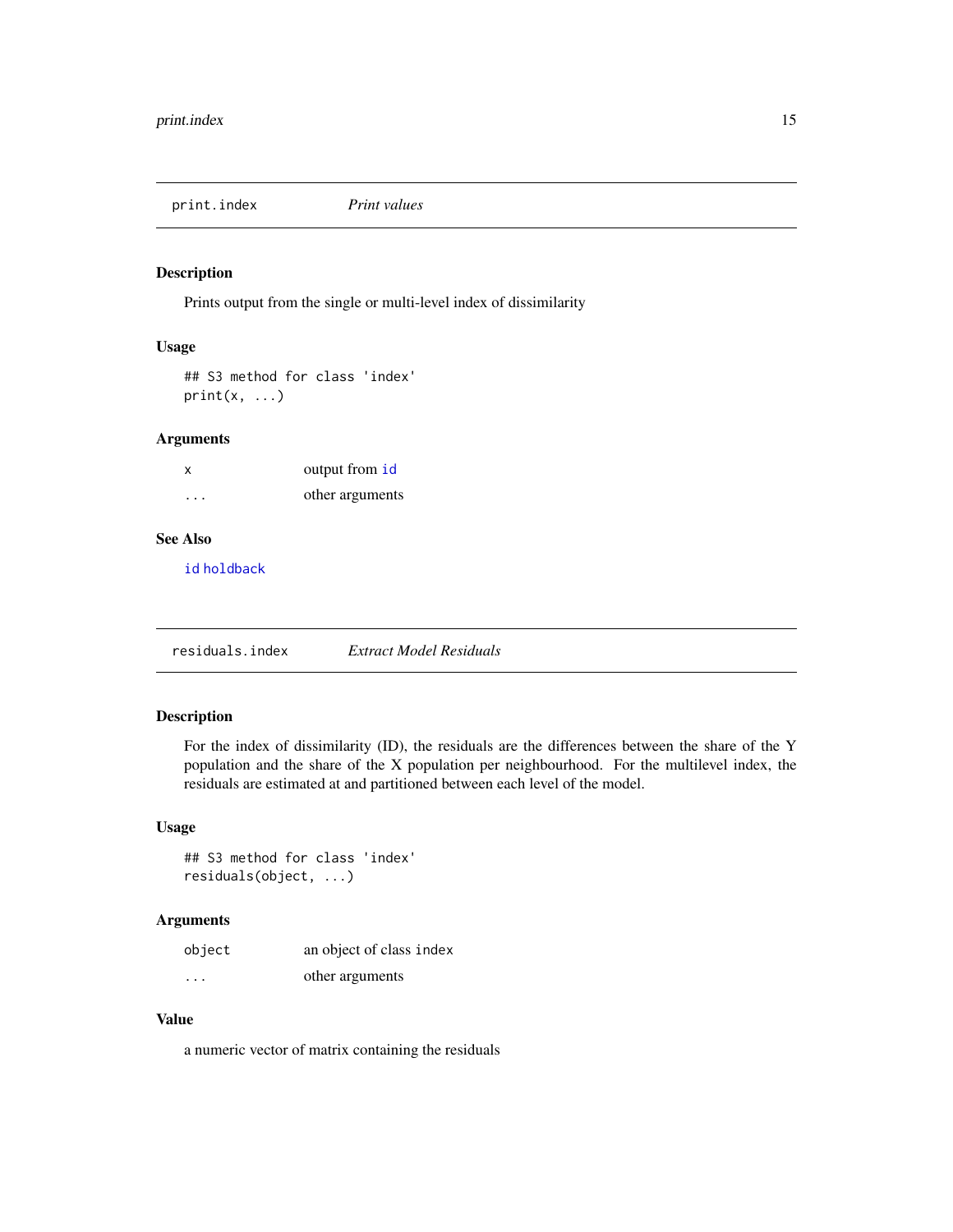# See Also

[rstandard.index](#page-15-1) [rstudent.index](#page-16-2)

#### Examples

```
data(aggdata)
index <- id(aggdata, vars = c("Bangladeshi", "WhiteBrit"))
# The ID can be derived from the residuals
0.5 * sum(abs(residuals(index)))
# which is the same as
index[1]
# Extract the standardized and look for regions where the share of the
# Bangladeshi population is unusualy high with respect to the White British
# resids <- rstandard(index)
# table(aggdata$RGN[resids > 2.58])
# Residuals for a multilevel index
index <- id(aggdata, vars = c("Bangladeshi", "WhiteBrit"),
levels = c("MSOA","LAD","RGN"))
resids <- residuals(index)
head(resids)
# Again, the ID can be derived from the residuals
0.5 * sum(abs(rowSums(resids)))
# Looking at the residuals, the London effect is different from other regions
sort(tapply(resids[,4], aggdata$RGN, mean))
# At the local authority scale it is Tower Hamlets and Newham
# (both in London) that have the highest share of the Bangladeshi population
# with respect to the White British:
tail(sort(tapply(resids[,3], aggdata$LAD, mean)),5)
```
<span id="page-15-1"></span>rstandard.index *The Standardised resdiduals for the single-level Index of Dissimilarity*

#### Description

Calculates the standardised residuals for the single-level index

#### Usage

```
## S3 method for class 'index'
rstandard(model, ...)
```
#### Arguments

| model    | an object of class index generated by the function id |
|----------|-------------------------------------------------------|
| $\cdots$ | other arguments                                       |

<span id="page-15-0"></span>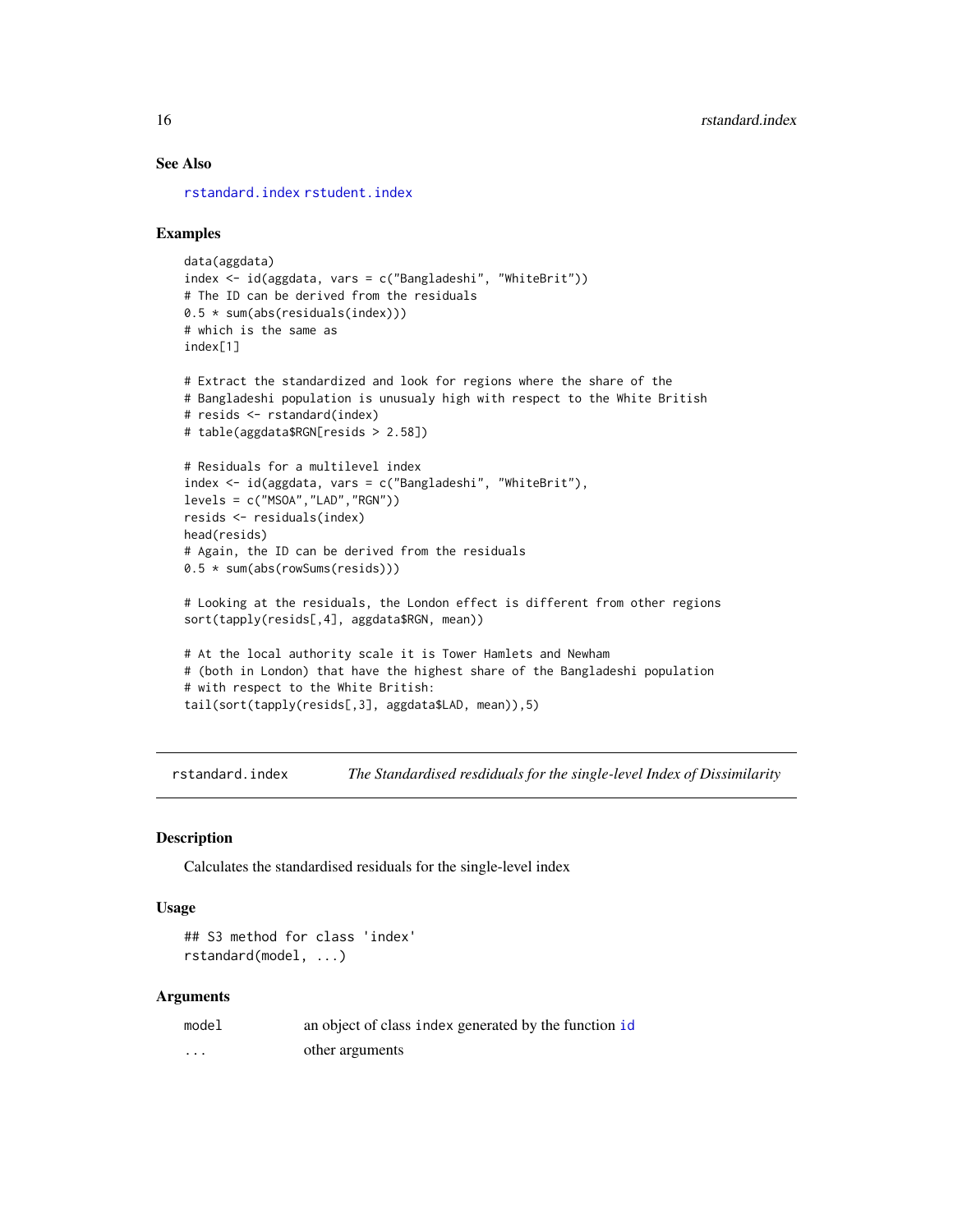#### <span id="page-16-0"></span>rstudent.index 17

#### Details

The residuals are the differences between the share of the Y population and the share of the X population per neighbourhood. A positive residual occurs where the share of the Y population exceeds the share of the X population, and a negative residual where the opposite. The standardised residuals can help to identify 'extreme' differences.

<span id="page-16-2"></span>rstudent.index *The Studentised resdiduals for the single-level Index of Dissimilarity*

#### Description

Calculates the studentised residuals for the single-level index

#### Usage

```
## S3 method for class 'index'
rstudent(model, ...)
```
#### Arguments

| model    | an object of class index generated by the function id |
|----------|-------------------------------------------------------|
| $\cdots$ | other arguments                                       |

#### Details

The residuals are the differences between the share of the Y population and the share of the X population per neighbourhood. A positive residual occurs where the share of the Y population exceeds the share of the X population, and a negative residual where the opposite. The studentised residuals can help to identify 'extreme' differences.

<span id="page-16-1"></span>sumup *Sum the data up into higher level groups*

## Description

Aggregates the data into higher level groups by calculating the sum of all the numeric data columns by group

#### Usage

sumup(data, sumby, drop = NA)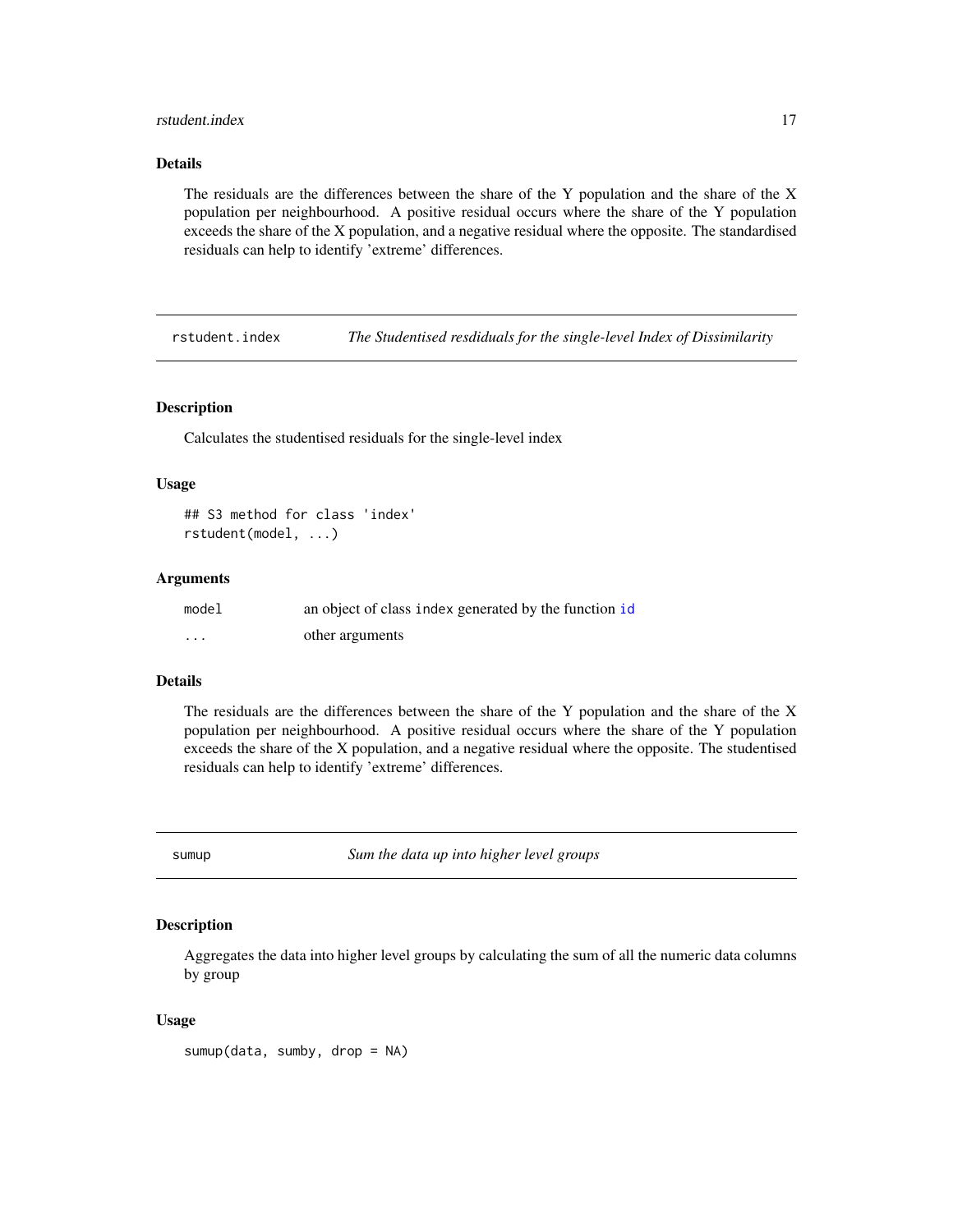#### <span id="page-17-0"></span>**Arguments**

| data  | a data frame with $\text{ncol}(data) \geq 2$ . Each row of the data represents a neigh-<br>bourhood or some other areal unit for which counts of population have been<br>made.                               |
|-------|--------------------------------------------------------------------------------------------------------------------------------------------------------------------------------------------------------------|
| sumby | a character or numeric vector of length 1 identifying either the name or columns<br>position of the variables in data that records the higher-level group into which<br>the data will be aggregated (summed) |
| drop  | a character or numeric vector identifying any variables to be dropped from the<br>aggregated data, such as lower-level names and identifiers                                                                 |

#### Details

Sometimes a population group is too few in number sensibly to be analysed at the smallest area scale. An indication of this is when the expected value under randomisation of the index of dissimilarity is a large fraction of the observed value. In this case, the data can be aggregated into higher level units, summing the population counts. Aggregating the data also can be used to explore how the index changes with the scale of analysis.

#### Value

a data frame containing the aggregated data

#### See Also

#### [id](#page-8-1)

#### Examples

```
## Not run:
data(ethnicities)
head(ethnicities)
id(ethnicities, vars = c("Arab","Other","Persons"), expected = TRUE)
# the expected value is very high relative to the ID
aggdata <- sumup(ethnicities, sumby = "LSOA", drop = "OA")
head(aggdata)
id(aggdata, vars=c("Arab","Other","Persons"), expected = TRUE)
# Note the sensitivity of the ID to the scale of analysis
## End(Not run)
data(aggdata)
head(aggdata)
moreagg <- sumup(ethnicities, sumby = "MSOA", drop = "LSOA")
head(moreagg)
```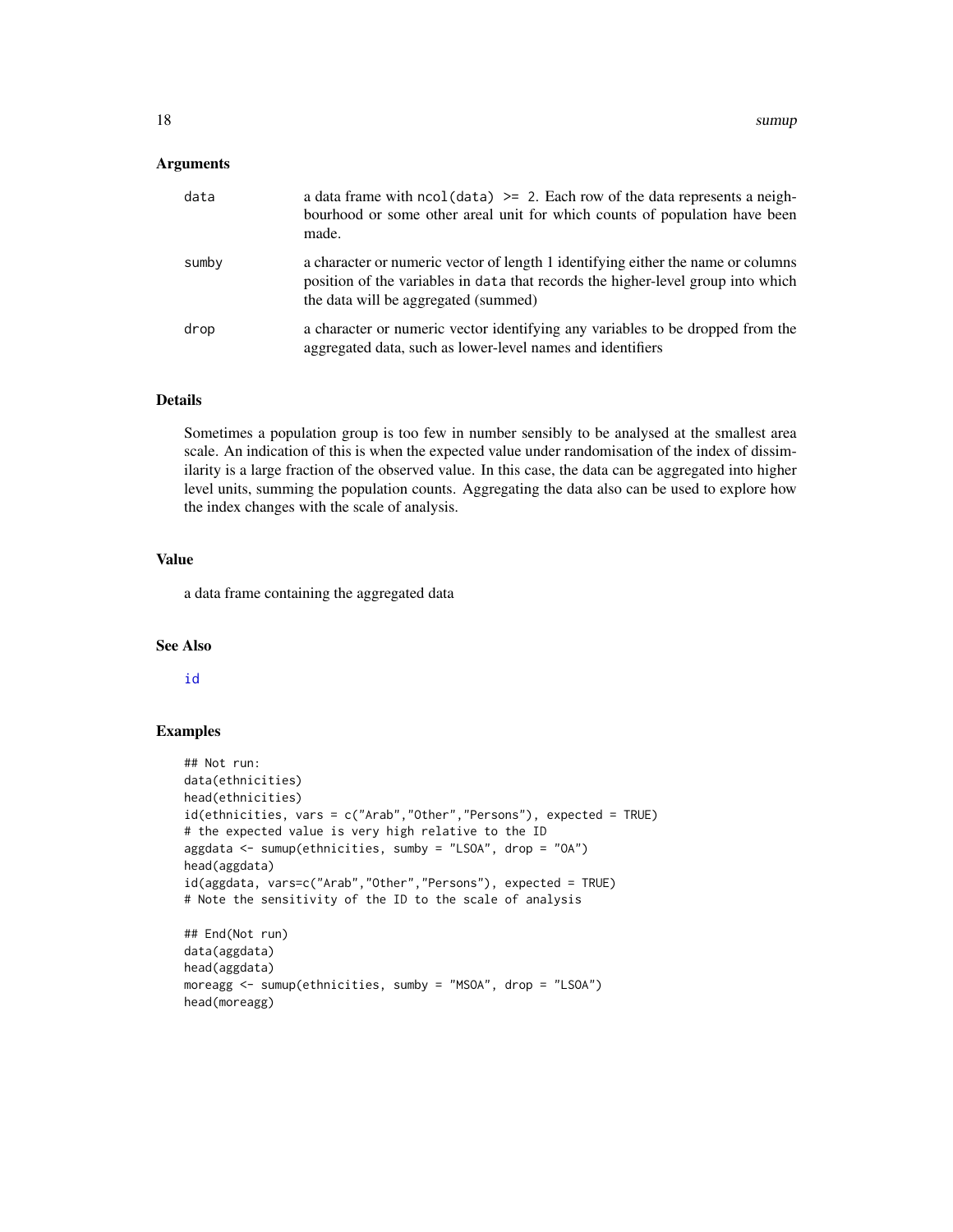<span id="page-18-0"></span>

# Description

Returns the last parts of the set of impact calculations, ordered by the impact score

# Usage

## S3 method for class 'impacts' tail $(x, n = 5, ...)$ 

# Arguments

| X        | an object of class impacts generated by the function impacts       |
|----------|--------------------------------------------------------------------|
| n        | a single integer giving the number of rows to show. Defaults to 5. |
| $\cdots$ | other arguments                                                    |

#### See Also

[impacts](#page-10-1)